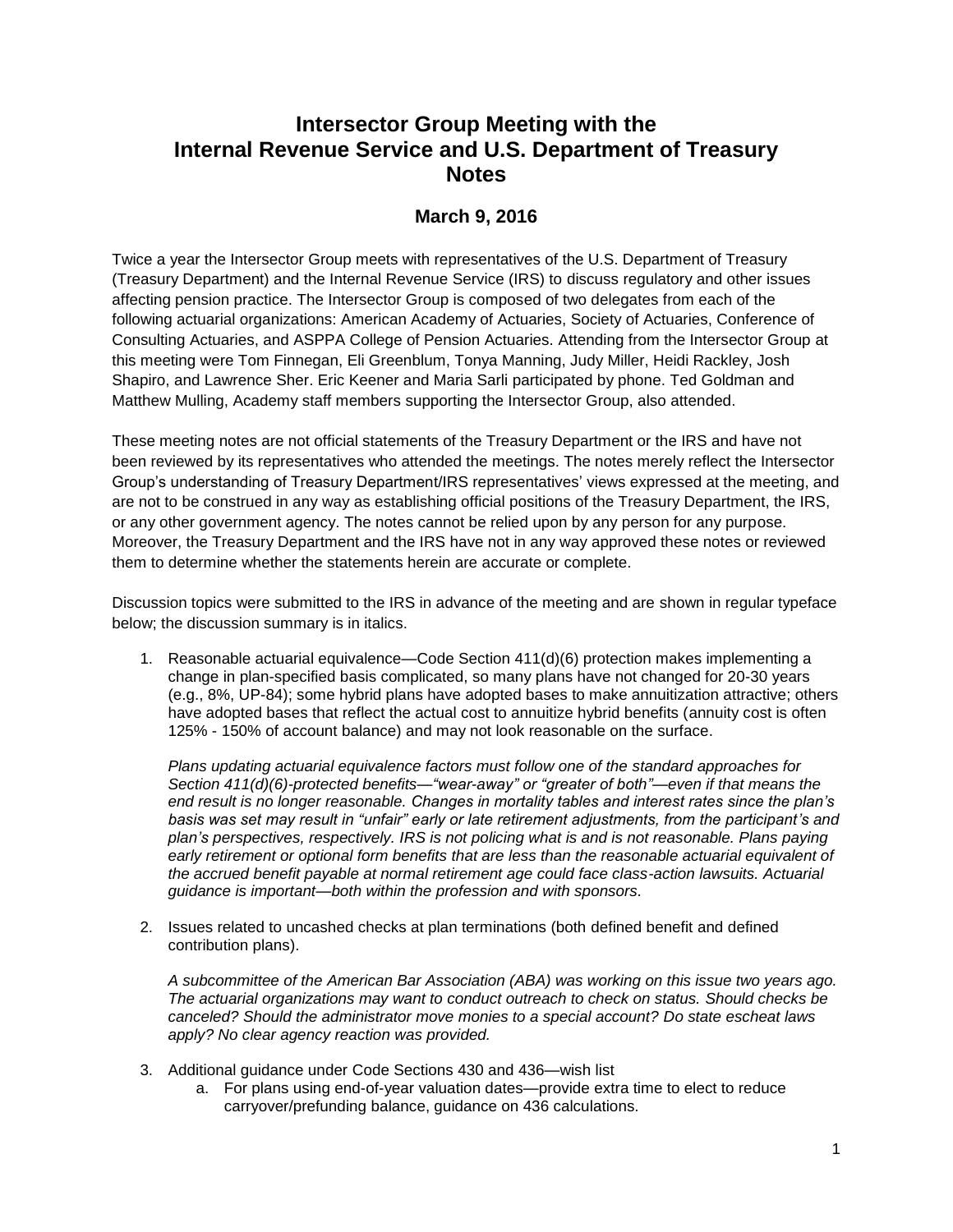- b. Clarify 430 calculations for special plan designs—plans that determine lump sums as the greater of Section 417(e) lump sum or plan basis, variable annuity plans.
- c. Clarify how partial restrictions are applied when a beneficiary is owed a lump sum following a participant's death (e.g., under cash refund annuity or life annuity with term certain that pays commuted value of remaining payments)—informal guidance indicates payments to participant and beneficiary are aggregated, but unclear exactly how such aggregation works.
- d. Clarify scope of Worker, Retiree, and Employer Recover Act exception for benefits that can be cashed out without the participant's consent, such as lump sums up to \$5,000 (e.g., does it apply to ancillary post-retirement lump sum death benefits not subject to consent rules).
- e. Allow new plans with nonzero funding targets to make contributions during their first year that would be recognized when determining whether accelerated benefits can be paid.
- f. Expand correction options when lump sum or partial lump sum is paid in error administrators can't "turn on a dime" and errors are inevitable.
- g. Clarify adjusted funding target attainment percentage (AFTAP) calculation following midyear merger or spinoff.
- h. Allow the "keep up with wages" exception to amendment restrictions to be applied based on hourly wage rates, not total pay, so employers have assurance they can implement what is negotiated.
- i. Make posting security to avoid 436 restrictions potentially useful by not requiring security to be in place by the valuation date for the plan year (when you don't know how much, if any, security you need).

*Finishing these follow-on rules has been an outstanding project for years, but it is not a high priority.* 

*With respect to item f., IRS representatives pointed out a recent change to the Employee Plans Compliance Resolution System (EPCRS) addressed improper lump sums and no longer requires the plan to get the money back from the participant. The actuaries indicated EPCRS requires the*  sponsor to make an additional contribution to restore plan assets to what they would have been if *the lump sum had not been paid, ignoring the fact that the improper lump sum also extinguished the associated benefit liability. The required sponsor contribution thus puts the plan in a better position than—rather than the same position as—it would have been if the lump sum restriction had been properly administered. Furthermore, EPCRS does not address the tax effect on the*  participant: The improper lump sum cannot be rolled over, and if it had been, it would need to be *removed from the rollover vehicle in order to avoid serious tax consequences.*

- 4. Automatic approvals for changes in funding method and discount rate election—wish list
	- a. Change in asset method when prior method has been in effect for at least five years
	- b. Method for determining average value of assets following a change in plan year or the merger of plans with different plan years/valuation dates (including acceptable methods for estimating market value of assets on valuation date minus 1 and minus 2 if historical asset information is not available, such as interpolating between nearest end-of-quarter values available)
	- c. Change in asset method and discount rate election caused by the merger of plans that previously used different methods or had different elections in effect
	- d. Method of determining the ongoing plan's contribution following midyear merger (adding appropriate pro-rata portion of the disappearing plan's target normal cost and shortfall amortizations)
	- e. Method of determining both the ongoing and newly created plan's contribution following a midyear spinoff (based on allocation of beginning-of-year values)
	- f. Simplified rules for de minimis mergers or spinoffs

*A replacement for Rev. Proc. 2000-40 is well underway and progress has been good. Timing is always difficult to predict, but IRS and Treasury representatives will be very disappointed if the*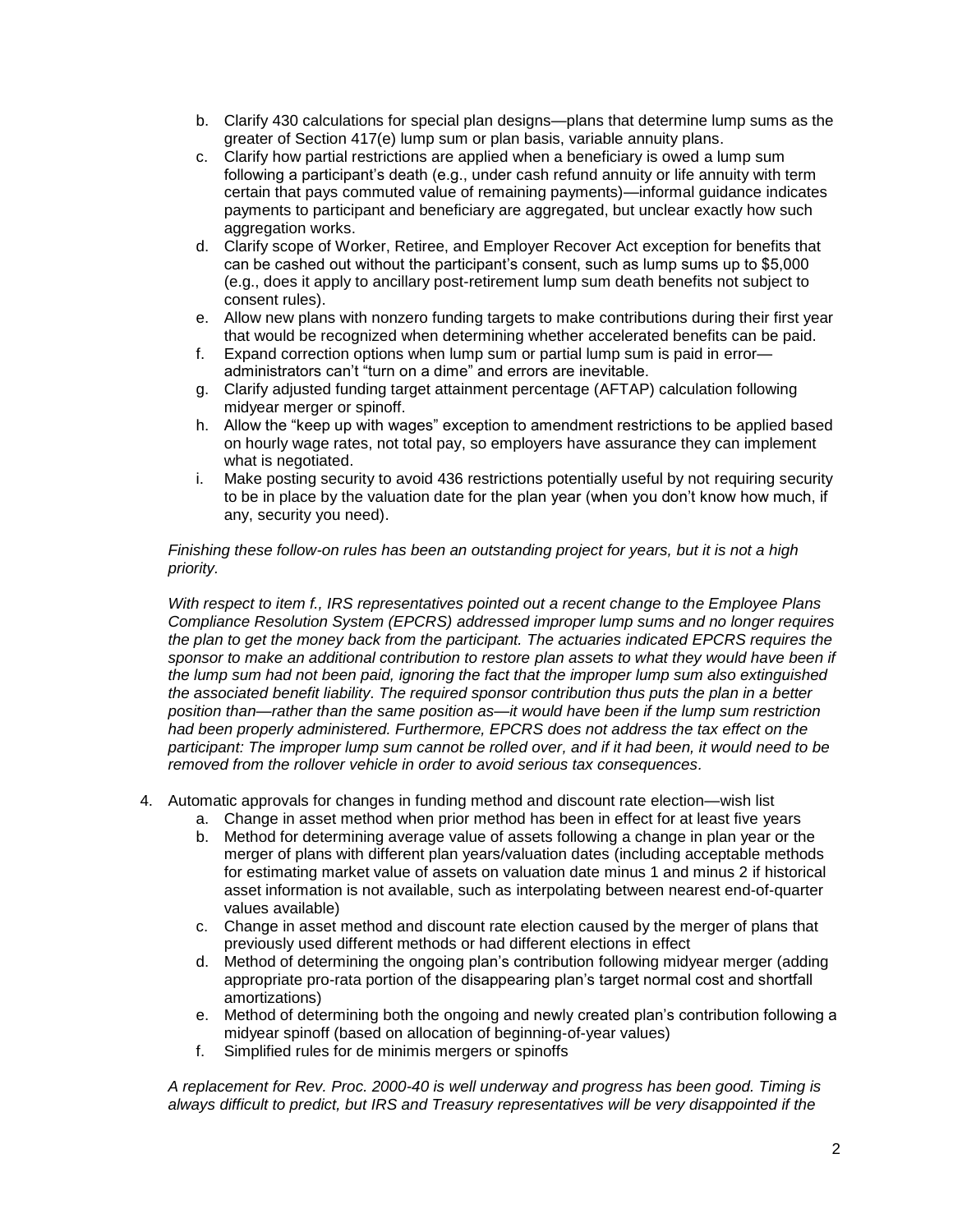*new guidance isn't published by 2016 year-end. Plans needing approval for 2016 changes may want to hold off submitting requests until late in the year because automatic approval may then be available.* 

*There has been extensive dialogue between IRS staff processing requests for approval and IRS staff writing the automatic approval guidance. In this process, the agency has established positions on a variety of changes, which has improved the turnaround time for simple requests. Simple requests are currently being processed in about four months; only 18 requests were in inventory on the meeting date.* 

*With respect to item b. above, automatic approval for estimates is unlikely.*

5. EPCRS wish list—Provide a simplified self-correction process for de minimis valuation errors discovered after Schedule SB has been filed or AFTAP has been certified. If funding target and target normal cost are within 5 percent of correct values, allow sponsor to self-correct by making an additional contribution in the amount of the error adjusted for interest at the effective rate (not applied toward minimum required contribution or added to prefunding balance). No amended Schedules SB would have to be filed, no AFTAPs would have to be recertified, and no IRS filing would be required.

*Actuaries provided examples and articulated why a simple solution is desirable—this should be the subject of a voluntary compliance program, and result in a true-up on the next filing.* 

*IRS has a project on the business plan to provide a voluntary compliance program for non-EPCRS issues and will pass along this suggestion (EPCRS is for qualification defects, not contribution shortfalls). In the meantime, a December 2013* [Employee Plans News](https://www.irs.gov/pub/irs-tege/epn_2013_10.pdf) *article describes how sponsors may use Voluntary Closing Agreements to correct issues that cannot currently be addressed under EPCRS. If there is a reasonable way to estimate the excise tax without revising past valuations, IRS would consider it.*

6. Mortality basis change and "partial credibility" rules for use of adjusted mortality tables

*Again, good progress is reportedly being made, but clearly there are concerns about the extent to which sponsors will want to use flexibility to adopt "custom" tables. There was discussion of blue collar populations as a likely trigger, and the relative merits of generational projection using MP-2015 vs. MP-2014.*

7. Vested terminated participants over normal retirement age, or beyond the required beginning date—coordination with Department of Labor enforcement initiative

*As long as a plan is following its terms—the plan allows terminated participants to wait until the required beginning date to start benefits, requires participants to claim benefits, and provides the required actuarial increase for late retirement—IRS is not concerned if the administrator waits until the required beginning date to start payments (but action must be taken at that time to track down participants). However, if the plan requires participants to start benefits at their normal retirement date, the plan must take action at normal retirement date.*

- 8. MPRA suspensions
	- a. Three applications posted to date; hesitation by other plans until final regulations (or reliance provided for proposed regs)
	- b. Lessons learned from applications to date, including those rejected

*The biggest issues so far have to do with disconnects between what those drafting the regulatory language intended and how those preparing applications have interpreted the proposed rules. Put another way, the "readers" misunderstood what the "writers" intended—no specifics provided and the final regulations will contain clarifications. All of this is high priority, with plenty of ongoing*